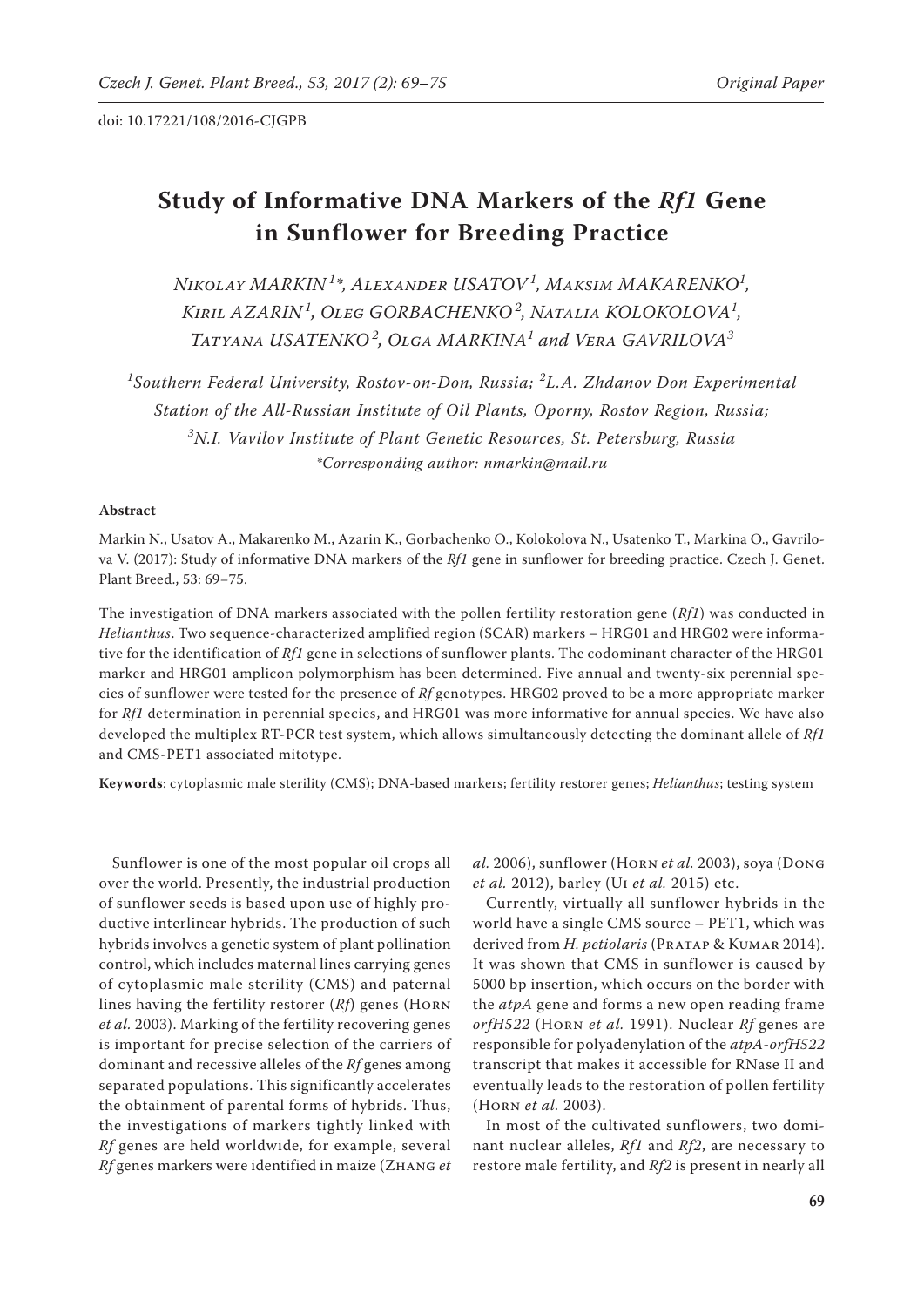sunflower lines (Yue *et al.* 2010). According to the published data, a large number of DNA markers of the 13th linkage group were linked with *Rf1* loci of sunflower: ORS 511, ORS 224, ORS 317, ORS 630, ORS 799, ORS 1030 (Tang *et al.* 2002), HRG01, HRG02 (Horn *et al*. 2003) and STS-115 (Yue *et al*. 2010). Thus the *Rf1* gene was mapped on the 13th linkage group (Tang *et al*. 2002). However, the *Rf2* localization is still unclear (Yue *et al*. 2010). Therefore, the goal of the present study was to identify the informative DNA markers of *Rf1* gene both for cultivated sunflower lines and wild sunflower species and to develop on their basis a PCR based testing system for applied selection tasks.

## **MATERIAL AND METHODS**

Research was aimed at 29 Rf lines and 17 CMS lines of sunflower which were obtained from L.A. Zhdanov Don Experimental Station of the All-Russian Institute of Oil Plants (Russia). Rf lines were homozygous for the *Rf1* gene (*Rf1Rf1*). In genomes of CMS lines only recessive alleles of *Rf1* gene were present (*rf1rf1*). The genotypes of Rf and CMS lines were confirmed by the parent-offspring analysis. In each line (Rf or CMS) 5 plants were investigated. Other objects of study were 5 annual and 26 perennial sunflower species which were obtained from N.I. Vavilov Institute of Plant Genetic Resources (St. Petersburg, Russia). The lists of investigated annual and perennial species are presented in Tables 1 and 2, respectively.

## doi: 10.17221/108/2016-CJGPB

Twelve interspecific hybrids were also used for the study. Parental forms of hybrids were 12 perennial species and 4 CMS-PET1 lines, which are presented in Table 3. The hybrids were obtained from the Kuban Experimental Station of N.I. Vavilov Institute of Plant Genetic Resources. The research of pollen fertility was conducted in hybrids of the 10<sup>th</sup> generation, obtained by self-pollination. The pollen fertility was investigated using an aceto-carmine method (Stanley & Linskens 1974).

Total DNA isolation and PCR were carried out as it was described earlier (Markin *et al.* 2016). Primers designed by Horn (Horn *et al.* 2003) were used for the amplification of SCAR markers (HRG01 and HRG02)

Sanger sequencing of HRG01 amplicons was carried out on a 3130 Genetic Analyser (Applied Biosystems, USA) using the BigDye Terminator Ver. 3.1 Cycle Sequencing Kit (Applied Biosystems) according to the manufacturer's instructions. Nucleotide sequences were edited and aligned by BioEdit Software Version 7.2.5 (Hall 1999).

RT-PCR primers and TaqMan probes were designed using Primer Quest<sup>SM</sup> (http://eu.idtdna.com/ PrimerQuest) on the basis of nucleotide sequences of HRG01 marker and *orfH522* gene (NCBI Gen-Bank registration No. X55963.1). Primer sequences are as follow: for HRG01 forward – GGCATGAT-CAAGTACATAAGCACAGTC, reverse – TAT-GTACGGGAATGAGCTCCGGTT; for *orfH522*  forward – TGAGTTTACTCCGGCAACTCGTTC,

|                           | Accession No. in the N. I. Vavilov No. of investigated |        | Presence of the marker (%) |              |  |  |  |
|---------------------------|--------------------------------------------------------|--------|----------------------------|--------------|--|--|--|
| Species                   | Institute of Plant Genetic Resources                   | plants | HRG01                      | HRG02        |  |  |  |
| Helianthus annuus L.      | 441183                                                 | 20     | 100                        | 25           |  |  |  |
|                           | 441236                                                 | 16     | 75                         | 50           |  |  |  |
|                           | 441245                                                 | 20     | 50                         | 50           |  |  |  |
| H. praecox Englem. & Gray | 560400                                                 | 16     | 75                         | $\mathbf{0}$ |  |  |  |
| H. debilis Nutt.          | 560388                                                 | 15     | 100                        | $\mathbf{0}$ |  |  |  |
|                           | 560395                                                 | 13     | 100                        | $\Omega$     |  |  |  |
|                           | 545666                                                 | 18     | 100                        | $\Omega$     |  |  |  |
| H. petiolaris Nutt.       | 440560                                                 | 20     | 100                        | 25           |  |  |  |
|                           | 503232                                                 | 19     | 100                        | $\Omega$     |  |  |  |
|                           |                                                        | 18     | 100                        | $\mathbf{0}$ |  |  |  |
| H. argophyllus T. & G.    | 1805                                                   | 16     | 100                        | $\mathbf{0}$ |  |  |  |
|                           | 1000                                                   | 17     | 100                        | $\mathbf{0}$ |  |  |  |

Table 1. The results of amplification of the HRG01 and HRG02 markers of the *Rf1* gene in annual sunflower species

– without a number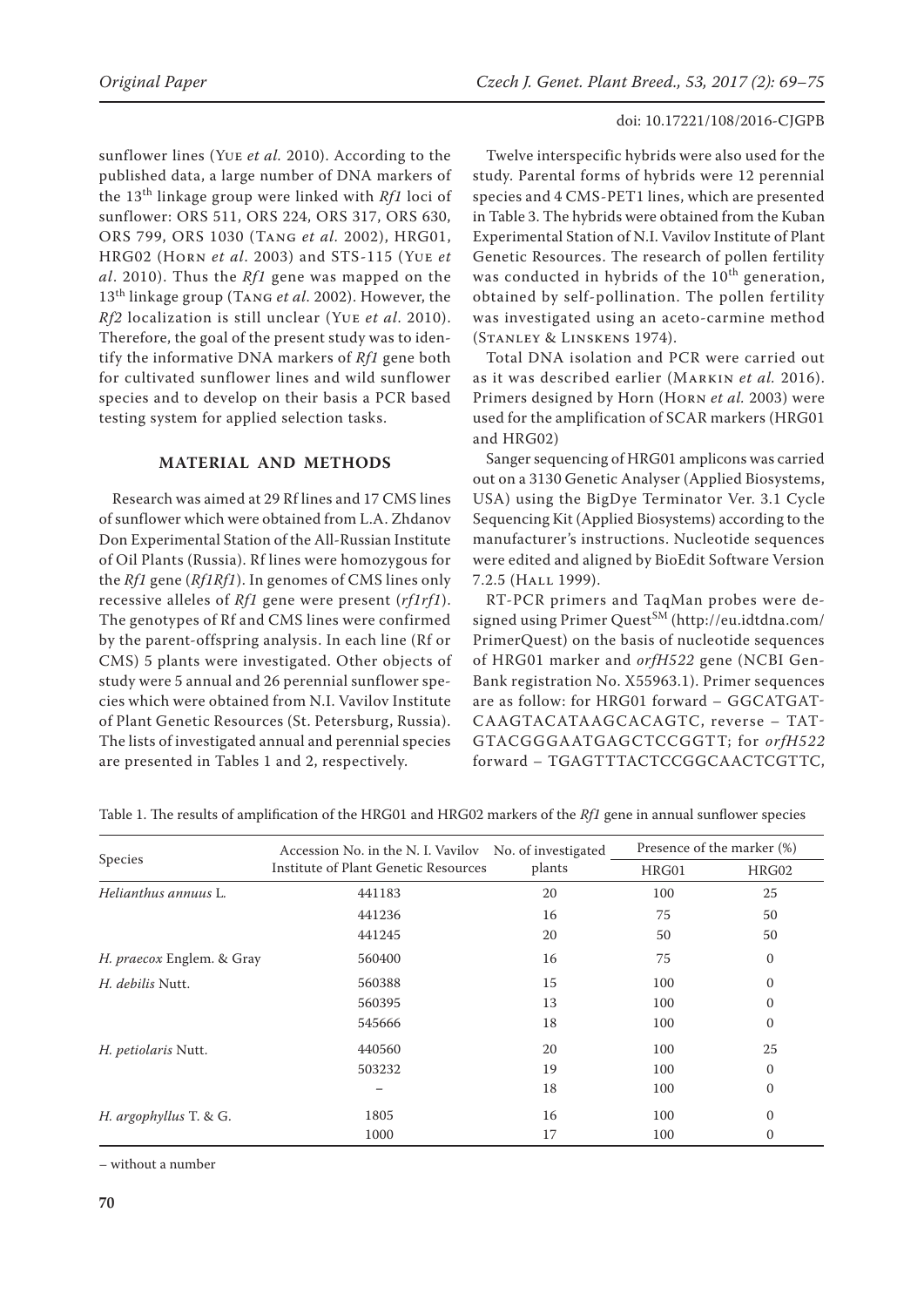| Table 2. The results of amplification of the HRG01 and HRG02 markers of the Rf1 gene in perennial sunflower species |  |
|---------------------------------------------------------------------------------------------------------------------|--|
|---------------------------------------------------------------------------------------------------------------------|--|

|                                   | Accession No. in the N. I. Vavilov No. of investigated |        | Presence of the marker (%) |       |  |  |  |
|-----------------------------------|--------------------------------------------------------|--------|----------------------------|-------|--|--|--|
| Species                           | Institute of Plant Genetic Resources                   | plants | HRG01                      | HRG02 |  |  |  |
| Helianthus ciliaris DC.           |                                                        | 15     | $\boldsymbol{0}$           | 100   |  |  |  |
| H. tracheifolius Mill.            |                                                        | 15     | $\boldsymbol{0}$           | 100   |  |  |  |
| H. tuberosus L.                   | 441026                                                 | 15     | $\mathbf{0}$               | 100   |  |  |  |
| H. multiflorus L.                 |                                                        | 15     | $\mathbf{0}$               | 100   |  |  |  |
| H. tomentosus Michx.              | 2107                                                   | 15     | $\mathbf{0}$               | 100   |  |  |  |
| H. nuttallii T. & G.              | 442735                                                 | 15     | $\mathbf{0}$               | 100   |  |  |  |
| H. hirsutus Raf.                  | 560389                                                 | 15     | $\mathbf{0}$               | 100   |  |  |  |
| H. laevigatus T. & G.             |                                                        | 15     | $\mathbf{0}$               | 100   |  |  |  |
| H. microcephalus T. & G.          |                                                        | 15     | $\mathbf{0}$               | 100   |  |  |  |
| H. floridanus A.Gray<br>ex Chapm. |                                                        | 15     | $\mathbf{0}$               | 100   |  |  |  |
| H. simulans E.Watson              | 545659                                                 | 15     | $\mathbf{0}$               | 100   |  |  |  |
| H. salicifolius Dietr.            | 440074                                                 | 17     | $\mathbf{0}$               | 100   |  |  |  |
|                                   | $\overline{\phantom{0}}$                               | 17     | $\mathbf{0}$               | 100   |  |  |  |
| H. giganteus L.                   | 2100                                                   | 15     | $\mathbf{0}$               | 100   |  |  |  |
|                                   | 489253                                                 | 15     | $\mathbf{0}$               | 100   |  |  |  |
| H. grosseserratus M.Martens       | 545698                                                 | 18     | $\boldsymbol{0}$           | 100   |  |  |  |
|                                   | 545711                                                 | 15     | $\mathbf{0}$               | 100   |  |  |  |
| H. decapetalus L.                 | 545682                                                 | 14     | 100                        | 100   |  |  |  |
| H. laetiflorus Heiser &           | 1886                                                   | 19     | 100                        | 100   |  |  |  |
| D.M. Sm.                          |                                                        |        |                            |       |  |  |  |
| H. smithii Heiser                 |                                                        | 16     | 100                        | 100   |  |  |  |
| H. eggertii Small                 |                                                        | 15     | 100                        | 100   |  |  |  |
| H. angustifolius L.               | 1889                                                   | 20     | 30                         | 100   |  |  |  |
|                                   |                                                        | 20     | 30                         | 100   |  |  |  |
| H. divaricatus L.                 | 2099                                                   | 15     | 60                         | 100   |  |  |  |
|                                   | 545674                                                 | 18     | 100                        | 100   |  |  |  |
| H. mollis Lam.                    | 2102                                                   | 15     | 100                        | 100   |  |  |  |
|                                   | 530453                                                 | 20     | 100                        | 100   |  |  |  |
|                                   | 5088                                                   | 17     | $\mathbf{0}$               | 100   |  |  |  |
| H. occidentalis Riddel            | 441062                                                 | 16     | $\mathbf{0}$               | 100   |  |  |  |
| subsp. plantagineus               | $\qquad \qquad -$                                      | 16     | $\mathbf{0}$               | 100   |  |  |  |
| (Torr. & A.Gray) Heiser           |                                                        | 19     | 100                        | 100   |  |  |  |
| H. occidentalis Riddel            |                                                        | $20\,$ | 30                         | 100   |  |  |  |
| subsp. occidentalis               |                                                        |        |                            |       |  |  |  |
| H. strumosus L.                   | 440679                                                 | 17     | 100                        | 100   |  |  |  |
|                                   | 440683                                                 | 16     | $\mathbf{0}$               | 100   |  |  |  |
|                                   |                                                        | 18     | 50                         | 100   |  |  |  |
| H. rigidus Desf.                  | 2106                                                   | 18     | 100                        | 100   |  |  |  |
|                                   | 545658                                                 | 13     | $\mathbf{0}$               | 100   |  |  |  |
|                                   | 1886                                                   | 15     | $\boldsymbol{0}$           | 100   |  |  |  |
|                                   | 545660                                                 | 15     | $\boldsymbol{0}$           | 100   |  |  |  |
|                                   | 545681                                                 | 15     | $\boldsymbol{0}$           | 100   |  |  |  |
|                                   | 545646                                                 | 15     | $\boldsymbol{0}$           | 100   |  |  |  |
| H. californicus DC.               | 530447                                                 | 14     | $\boldsymbol{0}$           | 100   |  |  |  |
| H. maximiliani Schrad.            | 440553                                                 | 16     | 50                         | 100   |  |  |  |

– without a number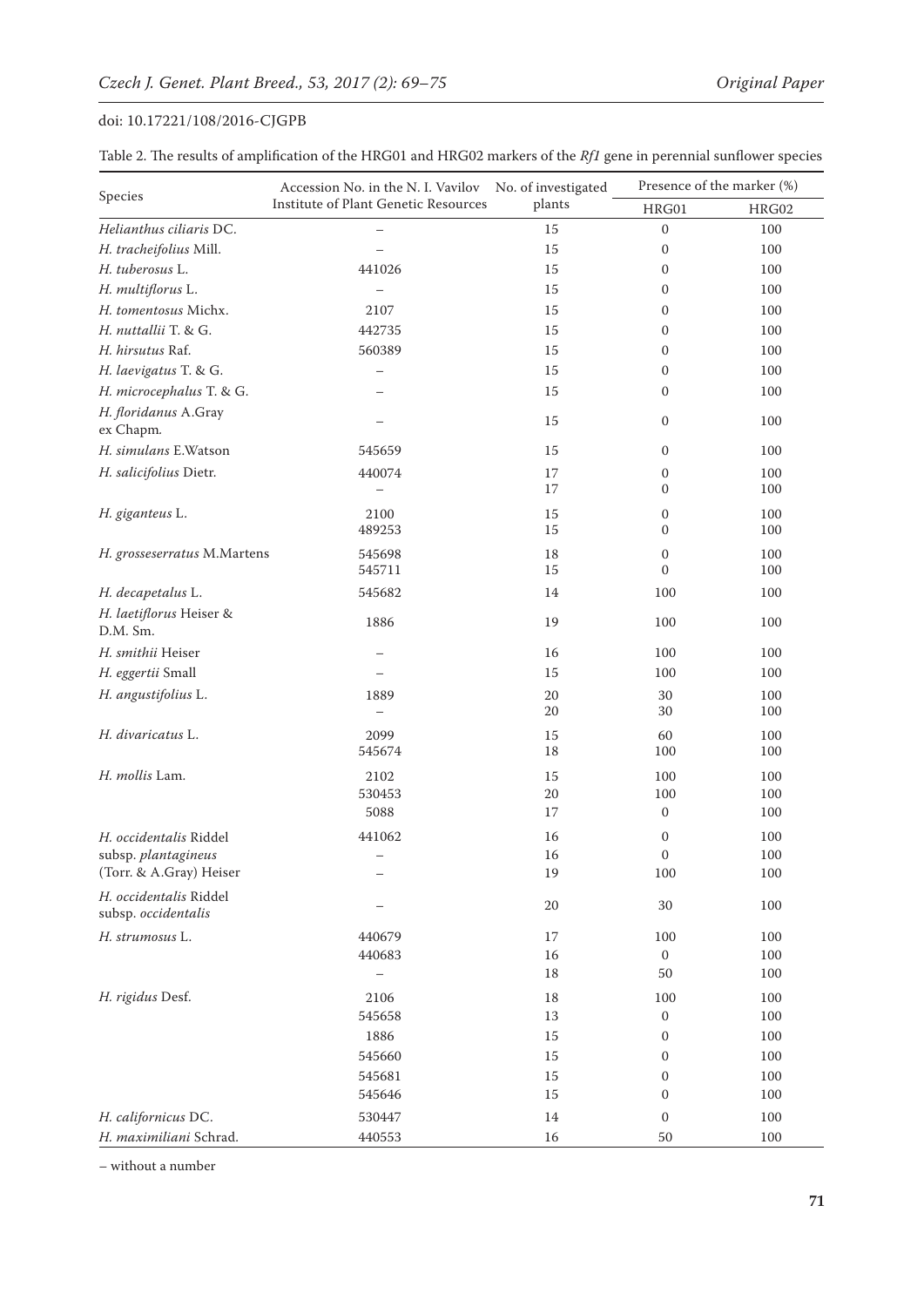| Parental species    | Pollen fertility (%) | Hybrid combination                  | Pollen fertility (%) |  |  |  |  |
|---------------------|----------------------|-------------------------------------|----------------------|--|--|--|--|
| Helianthus ciliaris | $96.5 \pm 1.3$       |                                     |                      |  |  |  |  |
| H. decapetalus      | $89.7 \pm 7.4$       |                                     |                      |  |  |  |  |
| H. divaricatus      | $90.6 \pm 3.4$       |                                     |                      |  |  |  |  |
| H. giganteus        | $96.6 \pm 1.1$       | HA 232 $\times$ H. giganteus        | $93.3 \pm 0.9$       |  |  |  |  |
| H. hirsutus         | $91.9 \pm 3.8$       | VIR $114 \times H$ . hirsutus       | $75.3 \pm 3.7$       |  |  |  |  |
| H. maximiliani      | $94.0 \pm 2.4$       | $HA$ 232 $\times$ H. maximalliani   | $84.0 \pm 3.7$       |  |  |  |  |
| H. mollis           | $87.0 \pm 1.5$       | HA $232 \times H$ . mollis          | $92.4 \pm 3.2$       |  |  |  |  |
| H. strumosus        | $95.8 \pm 3.2$       | HA 232 $\times$ H. strumosus        | $97.8 \pm 0.6$       |  |  |  |  |
| H. occidentalis     | $98.7 \pm 0.4$       | VIR $151 \times H$ , occidentalis   | $95.2 \pm 2.3$       |  |  |  |  |
| H. rigidus          | $99.2 \pm 0.3$       |                                     |                      |  |  |  |  |
| H. californicus     | $94.5 \pm 0.5$       | HA $232 \times H$ . californicus    | $92.3 \pm 2.2$       |  |  |  |  |
| H. nuttalii         | $92.2 \pm 3.9$       |                                     |                      |  |  |  |  |
| H. laetiflorus      | $87.6 \pm 0.4$       | $HA$ 232 $\times$ H. laetiflorus    | $87.5 \pm 3.5$       |  |  |  |  |
| H. angustifolius    | $84.9 \pm 2.6$       | HA 232 $\times$ H. angustifolius    | $90.6 \pm 5.3$       |  |  |  |  |
| H. floridanus       | $71.6 \pm 3.1$       | VIR $129 \times H$ . floridanus     | $96.2 \pm 1.1$       |  |  |  |  |
| H. grosseserratus   | $95.7 \pm 1.3$       | $HA$ 232 $\times$ H. grosseserratus | $76.7 \pm 1.8$       |  |  |  |  |
| H. tracheifolius    | $87.0 \pm 1.5$       | VIR $151 \times H$ . tracheifolius  | $94.7 \pm 1.3$       |  |  |  |  |

Table 3. The fertility of pollen of perennial species and interspecific hybrids of sunflower

reverse – TGCTCTTGAATGGCAGTGGTGATG. TaqMan probes were (FAM)-TGTCACGCATG-CAAGTACTCCCACTT-(RTQ1) and (R6G)-ACA-GATCACGCCCTATAAAGGCCGAA-(BHQ1) for HRG01 and *orfH522*, respectively.

## **RESULTS AND DISCUSSION**

First of all, it should be noted that in our investigation HRG01 (about 450 bp) and HRG02 (about 740 bp) SCAR (sequence characterized amplified region) markers were informative for the *Rf1* dominant allele identification (Figure 1). The obtained data of *Rf1* genotyping fully coincided with data of the parent-offspring analysis. Thus, it confirms the efficiency of HRG01 and HRG02 markers for sunflower selection in order to develop the parental lines of the CMS PET1-Rf system. Although these markers have been developed by Horn *et al*. (2003), in our study we detected the codominant nature of HRG01



Figure 1. PCR patterns of cytoplasmic male sterility (CMS) and Rf lines which were obtained using HRG01 (A) and HRG02 (B) markers: 1–17 – electrophoretic spectra of the CMS line (*rf1rf1*); 18–46 – electrophoretic spectra of the fertility restorer line (*Rf1Rf1*); 47 – negative control; M – molecular weight standard (100 bp DNA ladder, Evrogen); fragments informative for the Rf line identification are marked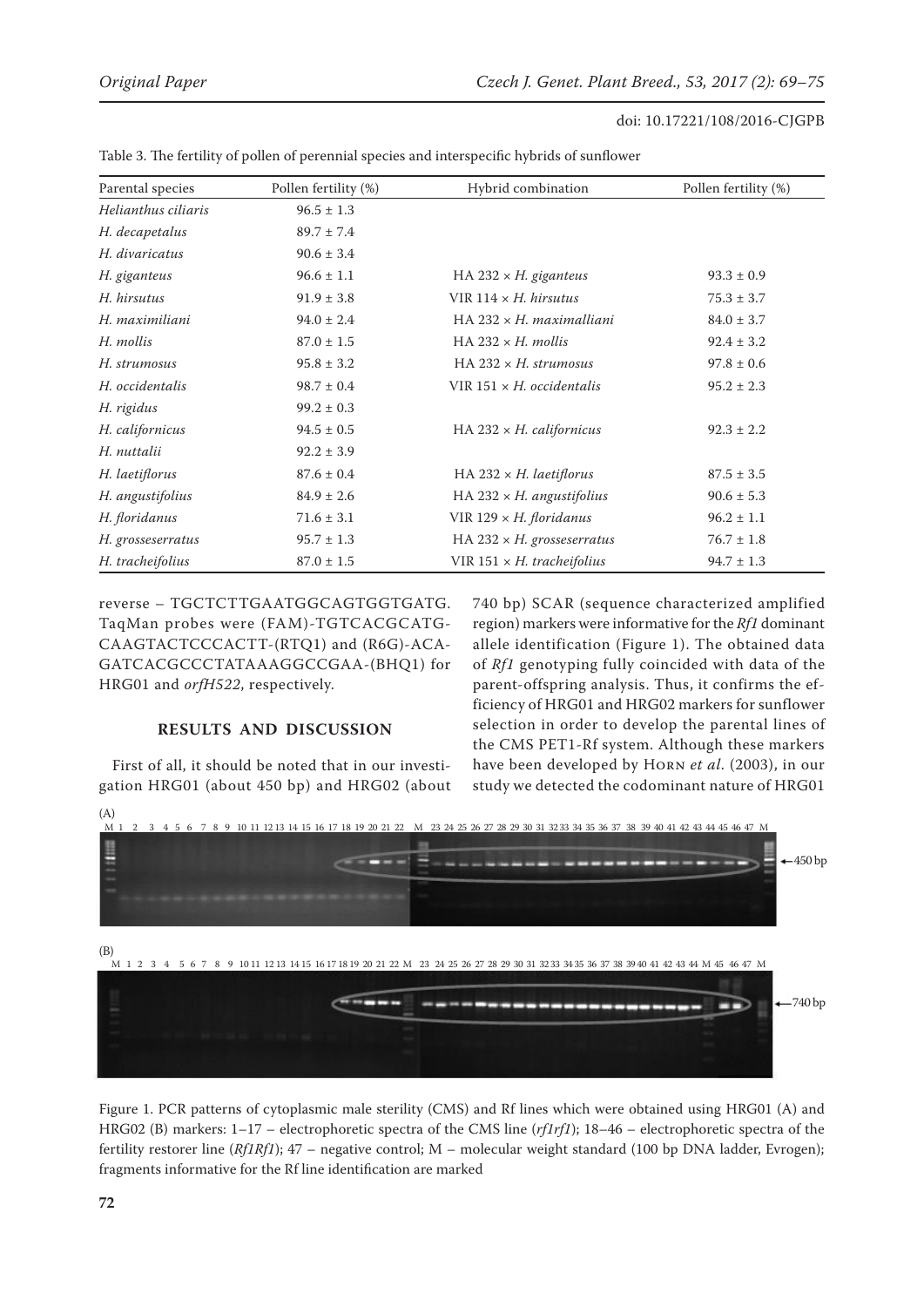

Figure 2. PCR products of the HRG01 marker obtained at an annealing temperature of 54°C

1, 2, 6 – CMS lines (*rf1rf1*); 3, 4, 5 – the fertility restorer lines (*Rf1Rf1*); 7, 8, 9 – F<sub>1</sub> hybrids (*Rf1rf1*)

marker. A decrease of the HRG01 primer annealing temperature from 58ºC to 54ºC resulted in the second amplicon appearance (Figure 2). Plants of Rf lines (*Rf1Rf1*) had only 450 bp amplicons. However, in plants of all CMS lines (*rf1rf1)* a new amplicon with 350 bp length was detected. Accordingly, the F1 hybrids (*Rf1rf1*) had both amplicons (Figure 2). Therefore, the sites of HRG01 primer annealing in CMS and Rf lines are polymorphic, however, the difference is low, likely one to a few single nucleotide polymorphisms. It is known that new alleles occur due to single nucleotide rearrangements. High density and evolutionary stability make such rearrangements the most effective genetic markers (Galeano *et al*. 2012). To prove the codominant nature of HRG01 marker and reveal the polymorphism of CMS and Rf lines sequencing of specific amplicons (350 and 450) was carried out. The direct sequencing of the HRG01 amplicons of three samples with *Rf1Rf1* genotype and three samples with *rf1rf* genotype was done. The alignment of these sequences on the 247 bp motif (from 108 to 355 position) revealed 223 identical and 24 polymorphic sites. Polymorphic sites are

presented in Table 4. The level of similarity between samples with the same genotype was 99.6–100%, whereas similarity between different genotypes was 90.7–91.1%. Therefore, it may be concluded that 350 bp and 450 bp HRG01 PCR products are uniquely amplifying from the same locus. So a decrease in the HRG01 primer annealing temperature leads to a change from the dominant type of marker to a more informative codominant marker.

Secondly, the analysis of the *Rf1* gene presence in the annual and perennial species was done using HRG01 and HRG02 markers. Wild species of sunflower have a great genetic potential for improving agriculturally valuable traits of cultivated sunflower. Among them fertility restoring genes are of particular interest for developing the original selective material and hybrid breeding (Horn 2006). The investigation of annual sunflower species with HRG01 and HRG02 markers revealed ambiguous results (Table 1). PCR products of HRG01 (about 450 bp) were observed in all five studied species. However, the absence of HRG01 marker was detected in some parts of the investigated plants of *H. praecox* and *H. annuus*. So the specific amplicons were found in 75% of *H. praecox* (560400) and *H. annuus* (441236) samples, and in 50% of *H. annuus* (441245) investigated plants. HRG02 amplicons (about 740 bp) were observed in *H. annuus* and *H. petiolaris* only. The HRG02 marker was detected in 50% of *H. annuus* (441236, 441245) samples, in 25% of *H. annuus* (441183) and *H. petiolaris* (440560) samples. Perhaps, this is so because annual species of sunflower have more variable nucleotide sites of the HRG02 primer annealing sequence compared to HRG01. However, this is only an assumption.

Table 4. Polymorphic sites of the codominant marker HRG01 of the *Rf1* gene

|                        | Polymorphic sites |       |                                             |                |              |                |       |   |                |                |  |  |                                 |  |  |   |                |           |         |  |
|------------------------|-------------------|-------|---------------------------------------------|----------------|--------------|----------------|-------|---|----------------|----------------|--|--|---------------------------------|--|--|---|----------------|-----------|---------|--|
| No. $\frac{\infty}{6}$ |                   |       | $\begin{array}{c}\n109 \\ 110\n\end{array}$ | $\frac{1}{4}$  | 128          | 153            | - 167 |   |                |                |  |  |                                 |  |  |   |                |           |         |  |
| $1$ T C                |                   |       | A                                           |                |              | T              | A     | T |                |                |  |  | A T G A G A A C C G A G G – A G |  |  |   |                |           |         |  |
| 2                      | T C               |       | A                                           | T              | T            | T              | A     | T | $\overline{A}$ |                |  |  | T G A G A A C C G A G G – A G   |  |  |   |                |           |         |  |
| $3^{\circ}$            | T C               |       | $\overline{A}$                              |                |              |                | A     | T | A T G          |                |  |  | A G A A G C G                   |  |  |   | AG G           |           | $- A G$ |  |
| $\overline{4}$         |                   | A T C |                                             | $\overline{C}$ | G            | $C$ T          |       |   |                |                |  |  | AGCATAGGCT                      |  |  |   |                | ACTACGA   |         |  |
| $5 -$                  |                   | A T C |                                             | $\overline{C}$ | $\mathsf{G}$ | $\overline{C}$ | T     |   |                |                |  |  | AGCATAGGCTACTACGA               |  |  |   |                |           |         |  |
| 6                      | A T               |       | $\overline{C}$                              | $\mathcal{C}$  | G            | $\overline{C}$ | T     | A | G              | $\overline{C}$ |  |  | ATAGGCT                         |  |  | A | $\overline{C}$ | T A C G A |         |  |

1, 2, 3 – polymorphic sites of the SCAR marker of the *Rf1* allele amplified on the template of genomic DNA of the fertility restorer lines (temperature of primer annealing 58ºC); 4, 5, 6 – polymorphic sites of the SCAR marker of the *rf1* allele amplified on the template of genomic DNA of the CMS lines (temperature of primer annealing 54ºC)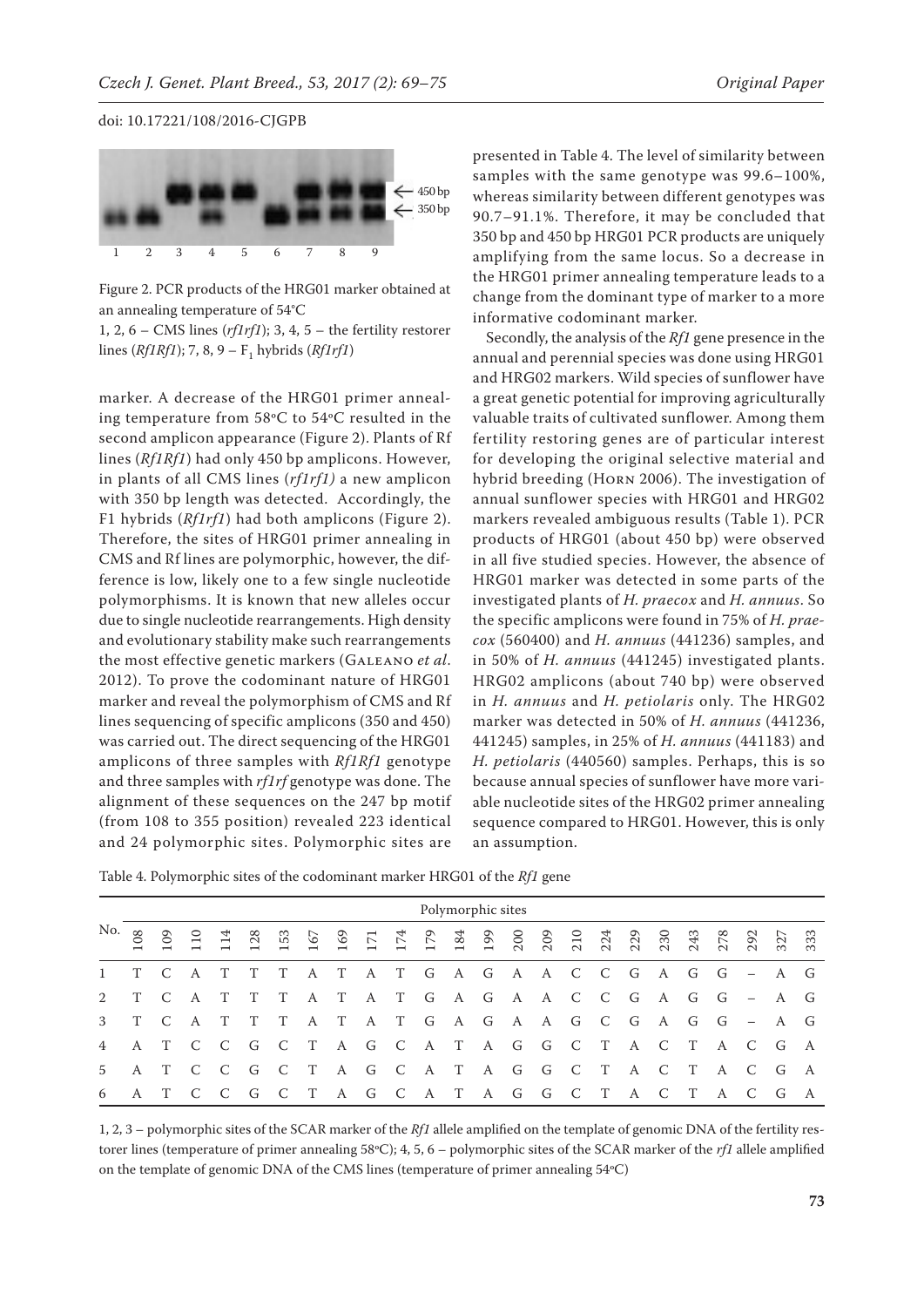

Figure 3. Multiplex amplification products of the HRG01 locus linked to the *Rf1* gene and marker of the mitochondrial *orfH522* gene associated with CMS-PET1: (A) PCR, 1–11 – CMS lines; 12–22 – Rf lines; M – molecular weight standard (100 bp DNA ladder, Evrogen), (B) real-time PCR

The data of HRG01 and HRG02 marker analysis in perennial sunflower species are presented in Table 2. Unlike the results of annual species research, the HRG02 (about 740 bp) marker was identified in all perennial samples studied, whereas the amplification of HRG01 was observed in 12 out of 26 species only. It is interesting to note that in some species the presence of the HRG01 (about 450 bp) marker varied greatly. For instance, the marker was detected only in one out of six *H. rigidus* (2106) populations. The marker was found nearly in 30% of *H. angustifolius* and *H. occidentalis* investigated plants, in half of *H. strumosus* and *H. maximiliani* samples. More than half of *H. divaricatus*, *H. mollis* investigated plants also demonstrated the presence of HRG01 amplicons (Table 2). According to the data obtained an opposite assumption could be made – perennial species had more conservative nucleotide sites of the HRG02 primer annealing sequence compared to HRG01.

Thirdly, the association of SCAR marker, defined in wild species, with fertility restoration has been proved by test crosses. Some of perennial sunflower species, carrying *Rf1* gene, according to genotyping by HRG02, were used for hybridization with CMS-PET1 cultivated sunflower lines (Table 3). Actually we predominantly used perennial sunflower species

characterized by the same periods of blossoming as cultivated sunflower lines. However, survivability of pollen had also been the criterion for choosing paternal lines. The pollen fertility of hybrids varied from 75.3% to 97.8% (Table 3) and all hybrids carried the HRG02 marker, this confirms the introgression of *Rf1* gene. Thus, the HRG02 marker, which has been detected in all the wild perennial species, can be considered as a highly informative identifier of *Rf1* gene.

We have also designed a multiplex RT-PCR system for simultaneous detection of *Rf1* gene and mitochondrial marker associated with CMS-PET1 (*orfH522*). Approbations of the test system on CMS and Rf lines were successful. It is interesting to note that all studied lines had a 127 bp amplicon (Figure 3), which indicates the presence of the CMS-PET1 mutation and the same mitotype in CMS and Rf lines, respectively. The second amplicon (198 bp) has been detected only in plants of Rf lines (Figure 3). Such a test system is expected to increase the efficacy of selection of parental forms in order to obtain heterotic hybrids.

Therefore, the informative SCAR markers HRG01 and HRG02, as well as the developed RT-PCR testing system may be used for the marker-assisted selection of sunflower. The discovered codominant nature of